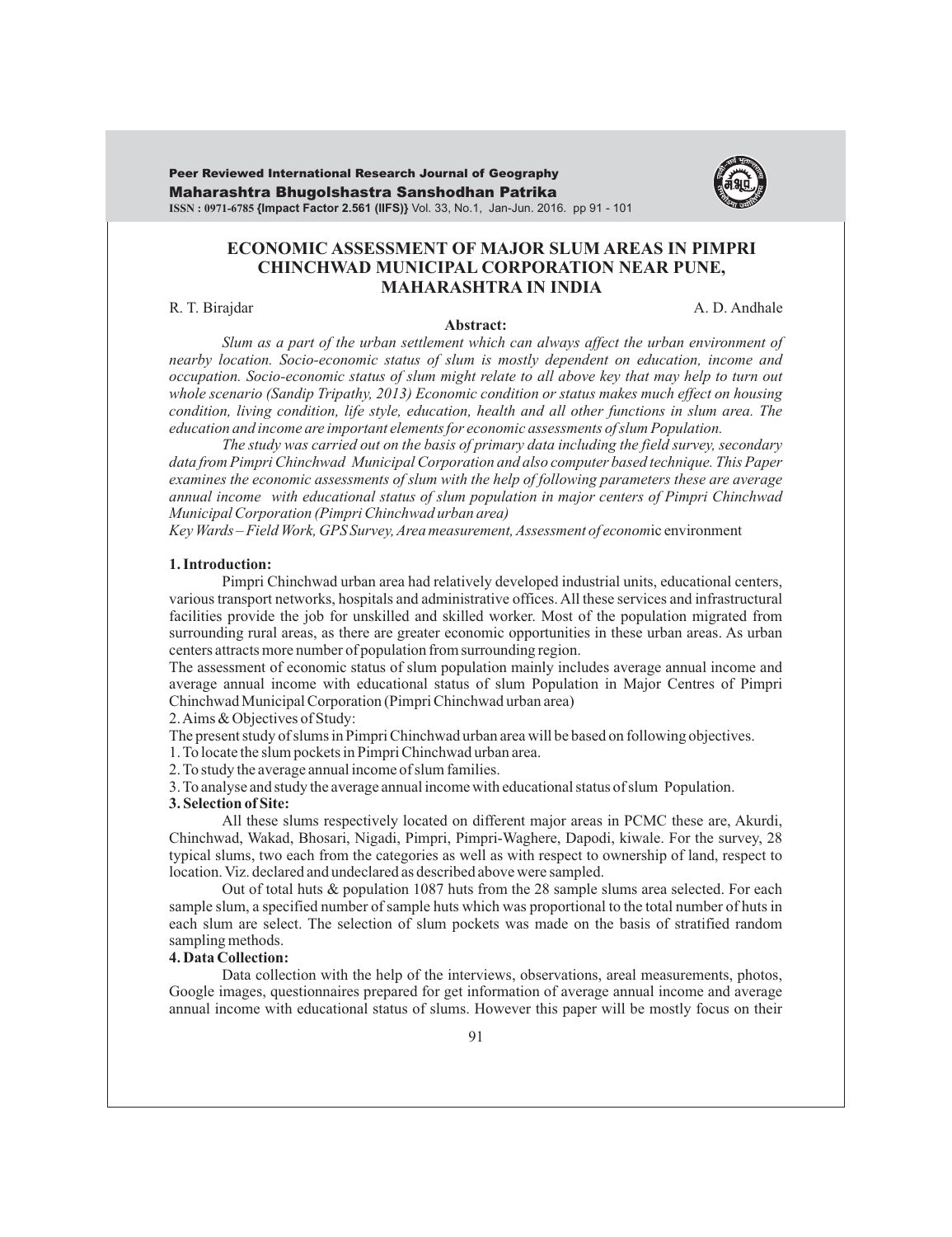economic status with the help of graphs, figures, areal Google images. **5. The Location of Study Area:** 

Pimpri Chinchwad lies between 18° 35' north to 18° 42' north latitude and 73° 42' east to 73° 56' East longitude with an area covers 177.3 km2. The city of Pimpri-Chinchwad is situated near the western margin of the Deccan Plateau on the leeward side of the Sahyadri ranges and Western Ghats, 570 mt. (1,870 ft) above sea level, on the banks of the rivers Mula, Pawana and Indrayani. The city is located 18037'0" North Latitude and 73048'0" E Longitude. Major settlements of Pimpri Chinchwad urban area these are Pimpri, Pimpri-Waghere, Chinchwad, Akurdi, Nigadi, Dapodi and Kiwale, are located on the bank of Pawana river and also located on the old Pune Mumbai highway, Bhosari is located close to Pune Nashik Highway and Wakad is located near and close to Mumbai Bangalore Expressway





Source: GPS Surveyed by Researcher.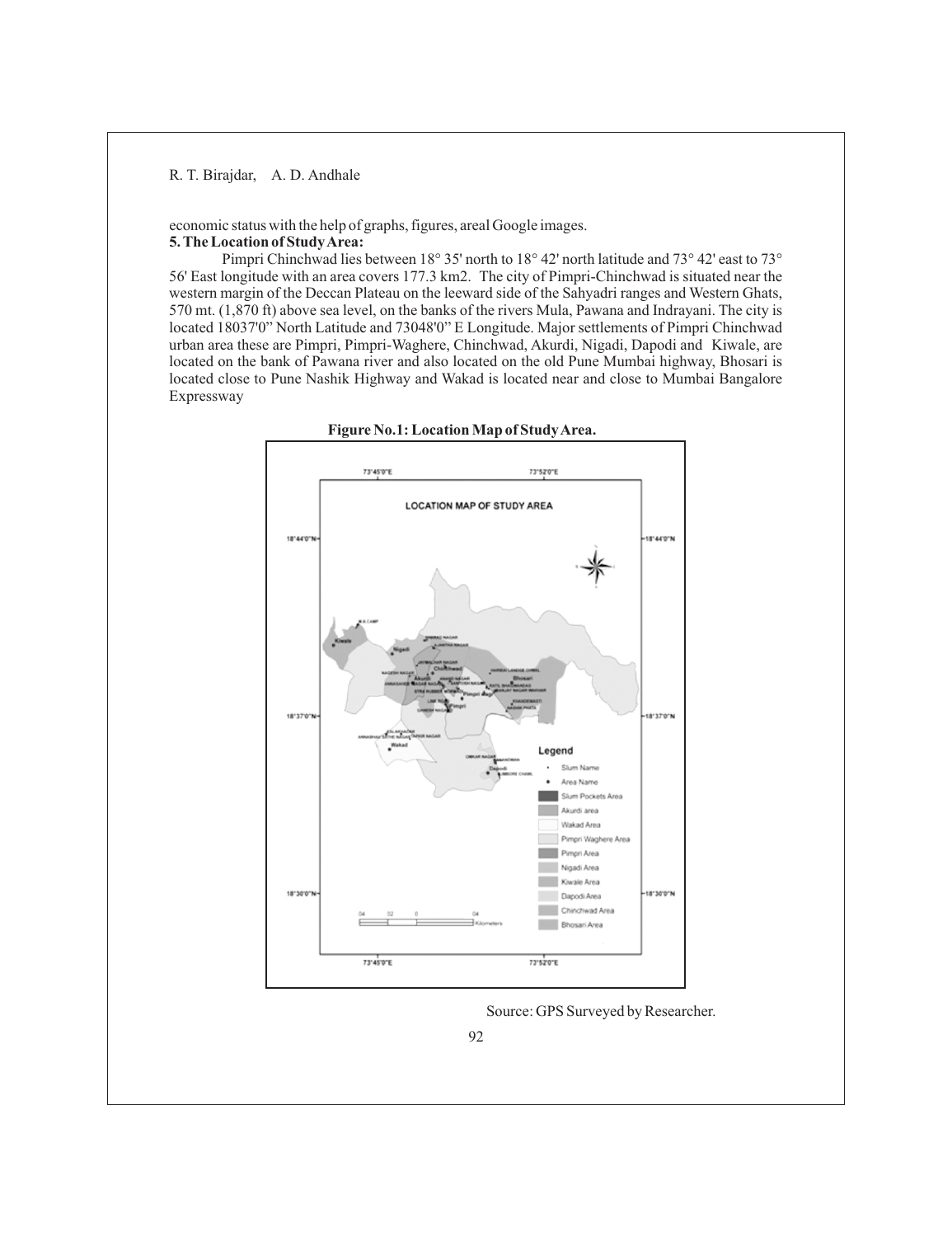#### **6. Economic assessment of slums:**

The sprouting of slums in the urban area is the direct outcome of greater economic opportunities available in the cities and town. (Sufaira C., 2013). An assessment of economic status mainly includes the annual income, availability of home appliances, occupational structure and average annual income wise education and so on. All these factors basically determine the economical status of slum population as well as slum area. This Paper examines economic status with the help of average annual income and average annual income with educational status of slum population.

#### **6.1: Average annual income of slum families:**

Annual income of society plays important role in economic development and development of settlement in the area. The structure of houses, housing material and total no. of rooms per family were also determined by income of family. The data for average annual income of slum families was collected through the interview of families by using the questionnaire. The data is classified in three income groups; as below Rs.50, 000, Rs.50, 000 to Rs.1, 00,000, and above Rs.1, 00,000.

According to table no. 1 and fig. no.2 out of total families 17.75% families earn income above Rs.1, 00,000 per annum. The 16.75% families in Akurdi, 8.62% families in Chinchwad, 32.64 families in Wakad, 20.83 families in Pimpri, 15.38% families in Bhosari, 17.01% families in Pimpri-Waghere, 15.00% families in Dapodi, 28.85% families in Kiwale earns the annually above Rs.1,00,000. whereas no family in Nigadi slum has theirAverage Annual income above the Rs.1, 00,000. Most of the people in this income group are service mans and women's like, in Government offices, in Municipal corporation office, in nearest administrative offices, and few have their own self business. Another income group is below 50,000 Rs in this group out of total families 26.22% families earn income per annum below Rs.50,000. The 33.50% families in Akurdi, 13.68% families in Chinchwad, 20.83% families in Pimpri, 11.54% families in Bhosari, 26.53% families in Pimpri-Waghere, 33.33% families in Dapodi, 52.17% families in Nigadi and 9.62% families in Kiwale. Most of the families in this income group perform the activity like, wage labour, collected raw material (Bhangar) and last one income group is between Rs.50,000 to Rs.1,00,000 Out of total families 56.03% families earn income between Rs.50,000 to Rs.1,00,000 Per annum. The 49.75% Families in Akurdi, 47.41% Families in Chinchwad, 53.68% Families in Wakad, 58.34% Families in Pimpri, 73.08% Families in Bhosari, 56.46% Families in Pimpri-Waghere, 51.67% Families in Dapodi, 47.83% Families in Nigadi and 61.54% Families in Kiwale. Most of the Families belong to this income group perform the activity like, Rickshaw driver, Industrial worker and work in Marketing. The data shows 56.03% families in Pimpri Chinchwad slum areas earn Rs.50, 000 to Rs.1, 00,000 per annum.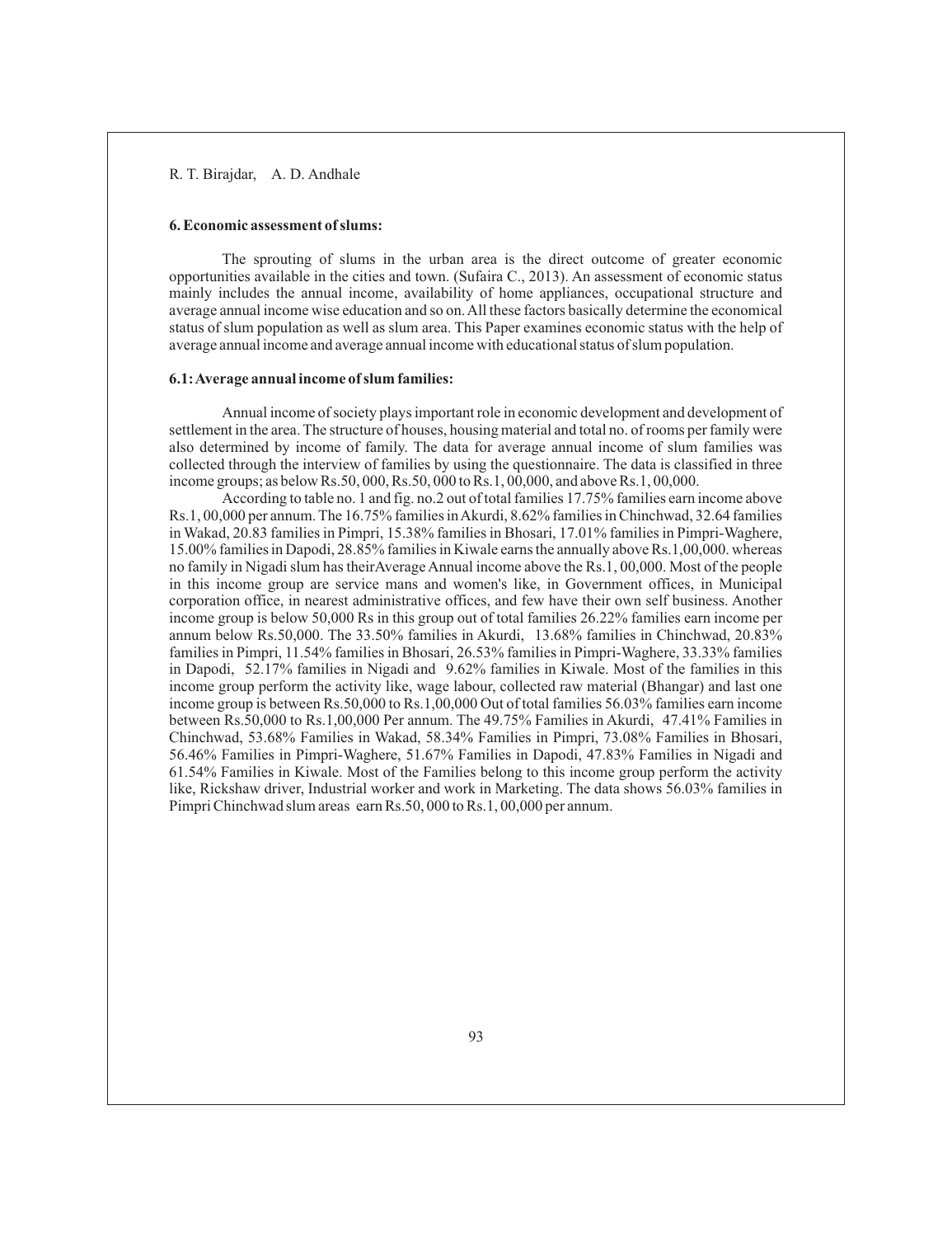| Region wise<br>Classification of<br>Average Annual<br>income |                   | Below<br>Rs. 50,000 | Table No 1: Average Annual income of slum families in PCUA.<br>Rs. 50,000<br>to<br>Rs.1,00,000 | Above<br>Rs. 1,00,000 | Total |
|--------------------------------------------------------------|-------------------|---------------------|------------------------------------------------------------------------------------------------|-----------------------|-------|
|                                                              | $\rm No$ .        | 66                  | 98                                                                                             | 33                    | 197   |
| Akurdi                                                       | $\frac{0}{0}$     | 33.5                | 49.75                                                                                          | 16.75                 | 100   |
|                                                              | No.               | 51                  | 55                                                                                             | 10                    | 116   |
| Chichwad                                                     | $\frac{0}{0}$     | 43.97               | 47.41                                                                                          | 8.62                  | 100   |
|                                                              | No.               | 13                  | 51                                                                                             | 31                    | 95    |
| Wakad                                                        | $\frac{0}{0}$     | 13.68               | 53.68                                                                                          | 32.64                 | 100   |
|                                                              | $\rm No$ .        | 25                  | 70                                                                                             | 25                    | 120   |
| Pimpri                                                       | $\frac{0}{0}$     | 20.83               | 58.34                                                                                          | 20.83                 | 100   |
|                                                              | No.               | 15                  | 95                                                                                             | 20                    | 130   |
| Bhosari                                                      | $\frac{0}{0}$     | 11.54               | 73.08                                                                                          | 15.38                 | 100   |
| Pimpri -                                                     | $\mathrm{No}\,$ . | 78                  | 166                                                                                            | 50                    | 294   |
| Waghere                                                      | $\frac{0}{0}$     | 26.53               | 56.46                                                                                          | 17.01                 | 100   |
|                                                              | No.               | 20                  | 31                                                                                             | 9                     | 60    |
| Dapodi                                                       | $\frac{0}{0}$     | 33.33               | 51.67                                                                                          | 15                    | 100   |
|                                                              | No.               | 12                  | 11                                                                                             | $\boldsymbol{0}$      | 23    |
| Nigadi                                                       | $\frac{0}{0}$     | 52.17               | 47.83                                                                                          | $\boldsymbol{0}$      | 100   |
|                                                              | $\mathrm{No}\,$ . | 5                   | 32                                                                                             | 15                    | 52    |
| Kiwale                                                       | $\frac{0}{0}$     | 9.62                | 61.54                                                                                          | 28.85                 | 100   |
|                                                              | No.               | 285                 | 609                                                                                            | 193                   | 1087  |
| Total                                                        | $\frac{0}{0}$     | 26.22               | 56.03                                                                                          | 17.75                 | 100   |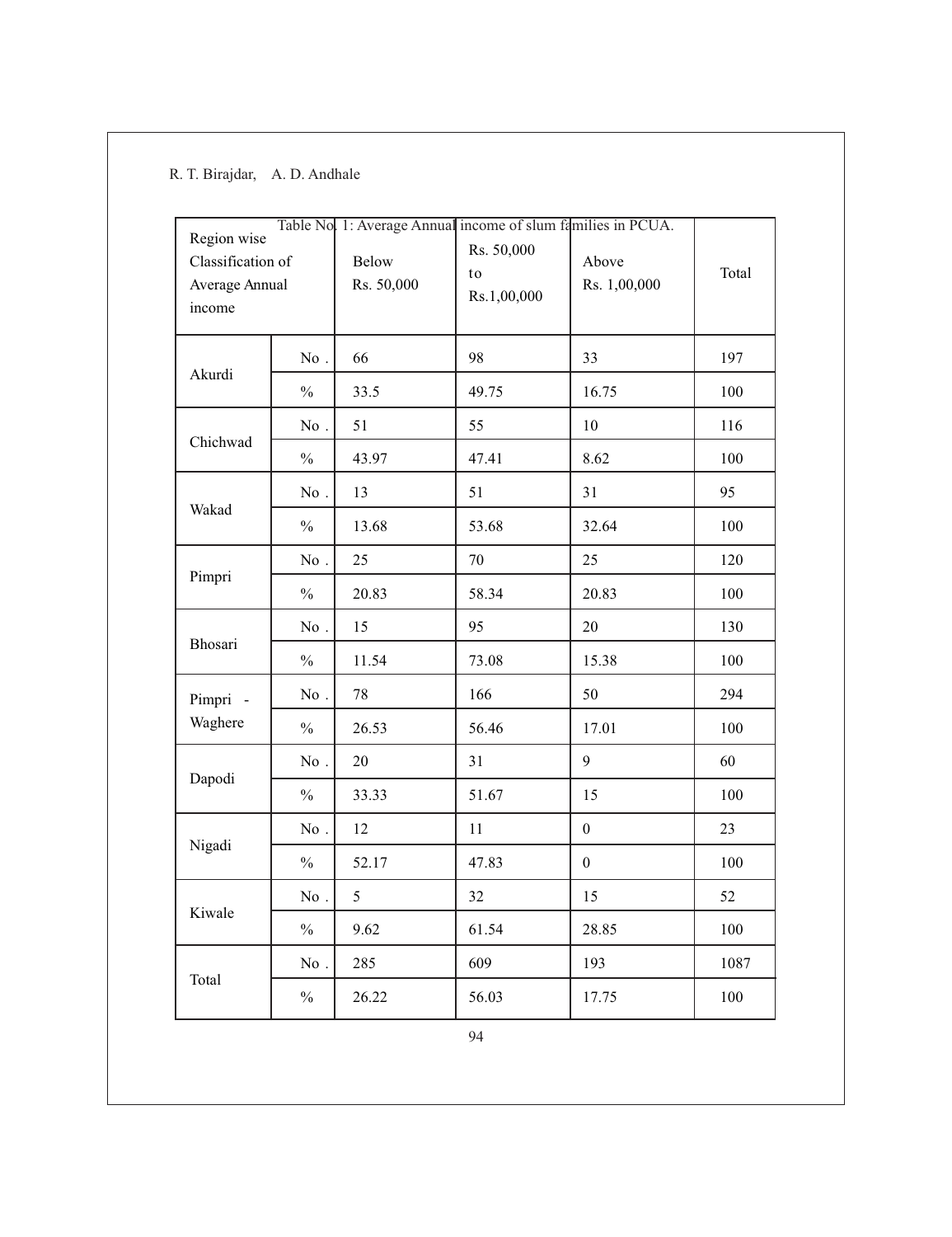R. T. Birajdar, A. D. Andhale



Figure No. 2: Average annual income of slum families in PCUA

### **6.2: Average annual income with educational status of slum population:**

Income and education indicate the status in society or slum and income also play as important role of development of settlement. Educational development is change in life pattern and life style. Average annual income also reflects the up gradation of population towards the education and literacy. The data shows the income class and level of educated family members. This may help to get the idea of educational level of slum population in Pimpri Chinchwad slum area in different economic classes.

According to table no.2 and figure no.3 in below Rs.40,000 annual incomes class educationally 30.13% population is illiterate, 17.57% population have Primary level education, 41.63% population have secondary level education, 6.28% population have Junior college level education, 4.39% population are graduates and post graduate level education. Second income class is Rs.40,000 to Rs.60,000 annual incomes. In this annual class educationally 30.40% population is illiterate, 15.32% population is getting primary level education, 44.89% population is getting secondary level education, 6.18% population is getting junior college education, and 3.21% population is getting gradate and postgraduate level education. Third income class is Rs.60, 000 to Rs.80, 000 annual incomes. In this annual class educationally 28.62% population is illiterate, 13.69% population is getting primary level education, 44.63% population have secondary level education, 9.39% population havejunior college level education, and 3.67% population are gradate and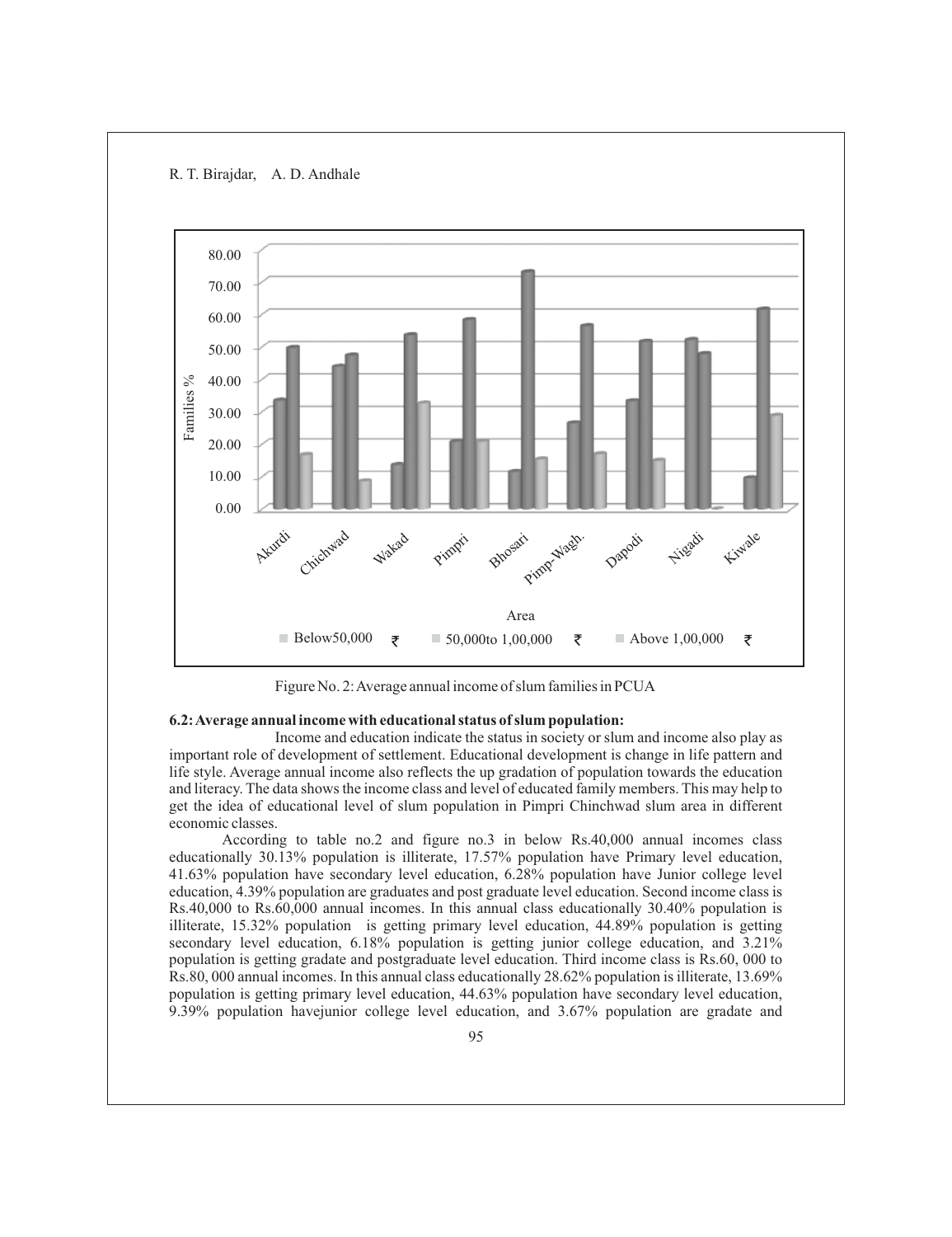postgraduate level education. Fourth income class is Rs.80,000 to Rs. 1,00,000 annual incomes. In this annual class educationally 30.13% population is illiterate, 13.77% population is getting primary level education, 42.08% population is getting secondary level education, 8.96% population is getting junior college level education, and 5.06% population is getting gradate and postgraduate level education. Fifth income class is Rs.1, 00,000 to Rs.1, 20,000 annual incomes. In this annual class educationally 27.02% population is illiterate, 13.31% population is getting primary level education, 43.55% population is getting secondary level education, 9.68% population is getting junior college level education, and 6.45% population is getting gradate and postgraduate level education. Sixth income class is Rs.1, 20,000 to Rs.1, 40,000 annual incomes. In this annual class educationally 26.64% population is illiterate, 10.25% population is getting primary level education, 47.95% population is getting secondary level education, 10.25% population is getting junior college level education, and 4.92% population is getting gradate and postgraduate level. Another income class is Rs.1, 40,000 to Rs.1, 60,000 annual incomes. In this annual class educationally 23.18% population is illiterate, 11.92% population is getting primary level education, 44.37% population is getting secondary level education, 13.25% population is getting junior college level education, and 7.28% population is getting gradate and postgraduate level education. Another income class is Rs.1, 60,000 to Rs.1, 80,000 annual incomes. In this annual class educationally 29.09% population is illiterate, 7.27% population is getting primary level education, 43.64% population is secondary level education, 12.73% population is getting junior college level education, and 7.27% population is getting gradate and postgraduate level education. Another income class is Rs.1, 80,000 to Rs.2, 00,000 annual incomes. In this annual class educationally 32.50% population is illiterate, 10.00% population is getting primary level education, 40.00% population is getting secondary level education, 7.50% is getting junior college level education, and 10.00% population is getting gradate and postgraduate level education. Last one income class is above Rs.2, 00,000 annual incomes. In this annual class educationally 25.35% population is illiterate, 12.68% population is getting primary level education, 38.03% population is getting secondary level education, 9.86% population is getting junior college level education, and 14.08% population is gradate and postgraduate level education. The data were related to the average family member Average Annual income wise education. The data indicate out of the total population 29.03% population is illiterate, 43.79% population is taken the secondary level education and 4.61% population is taken the gradate and postgraduate level education in slum population of Pimpri Chinchwad urban area. The data given for the average Annual income and educational status was tested through  $x^2$  test the calculated value ie  $x^2 = 61.67$  was found greater than critical value. Which means these two attributes (annual income and educational status) is associated with each other.

The data indicate the most of the population having average annual income Rs.60, 000 to Rs. 80,000 had the secondary level education. In the entire slum shows 29.03% population is illiterate. The majority of population in all slum has got the education from 1st std. to 10th std. it is because, this Primary and secondary level education is available in near the settlement of slum which is not much expensive and affordable the slum dwellers. But little population has got the opportunity of higher education which also away from the slum and rather expensive than primary and secondary education. The low income of slum dweller will not support the child to get the costly higher education.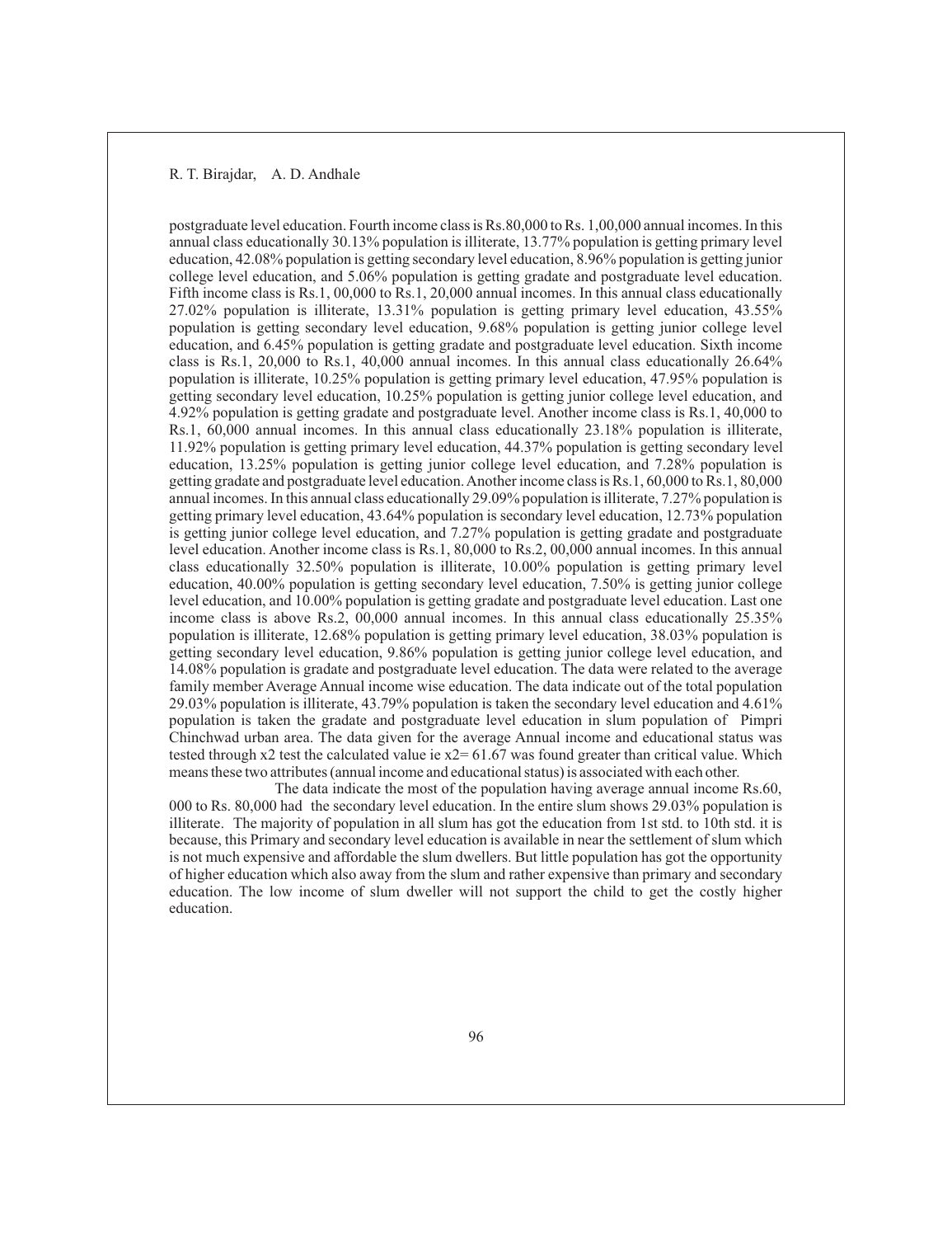| Classification            | No. of family member educated up to the level of |               |                |               |           |               |                   |               |                |               |       |
|---------------------------|--------------------------------------------------|---------------|----------------|---------------|-----------|---------------|-------------------|---------------|----------------|---------------|-------|
| of Average<br>Annual      | Illiterate                                       |               | Primary        |               | Secondary |               | Junior<br>College |               | U.G. &<br>P.G. |               | Total |
| income in<br>Rupees       | No.                                              | $\frac{0}{0}$ | No.            | $\frac{0}{0}$ | No.       | $\frac{0}{0}$ | No.               | $\frac{0}{0}$ | No.            | $\frac{0}{0}$ |       |
| Below<br>40,000           | 144                                              | 30.13         | 84             | 17.57         | 199       | 41.63         | 30                | 6.28          | 21             | 4.39          | 478   |
| $40,000$ to<br>60,000     | 256                                              | 30.4          | 129            | 15.32         | 378       | 44.89         | 52                | 6.18          | 27             | 3.21          | 842   |
| $60,000$ to<br>80,000     | 320                                              | 28.62         | 153            | 13.69         | 499       | 44.63         | 105               | 9.39          | 41             | 3.67          | 1118  |
| 80,000 to<br>1,00000      | 232                                              | 30.13         | 106            | 13.77         | 324       | 42.08         | 69                | 8.96          | 39             | 5.06          | 770   |
| $1,00000$ to<br>1,20,000  | 67                                               | 27.02         | 33             | 13.31         | 108       | 43.55         | 24                | 9.68          | 16             | 6.45          | 248   |
| $1,20,000$ to<br>1,40,000 | 65                                               | 26.64         | 25             | 10.25         | 117       | 47.95         | 25                | 10.25         | 12             | 4.92          | 244   |
| 1,40,000 to<br>1,60,000   | 35                                               | 23.18         | 18             | 11.92         | 67        | 44.37         | 20                | 13.25         | 11             | 7.28          | 151   |
| $1,60,000$ to<br>1,80,000 | 16                                               | 29.09         | $\overline{4}$ | 7.27          | 24        | 43.64         | $\tau$            | 12.73         | $\overline{4}$ | 7.27          | 55    |
| 1,80,000 to<br>2,00000    | 13                                               | 32.5          | $\overline{4}$ | 10            | 16        | 40            | 3                 | 7.5           | $\overline{4}$ | 10            | 40    |
| Above<br>2,00000          | 18                                               | 25.35         | 9              | 12.68         | 27        | 38.03         | 7                 | 9.86          | 10             | 14.08         | 71    |
| Total                     | 1166                                             | 29.03         | 565            | 6.60          | 1759      | 43.79         | 342               | 8.51          | 185            | 4.61          | 4017  |

| Table No. 2:                                                             |  |
|--------------------------------------------------------------------------|--|
| Average annual income with educational status of slum population in PCUA |  |

Source: Own Sample Surveyed.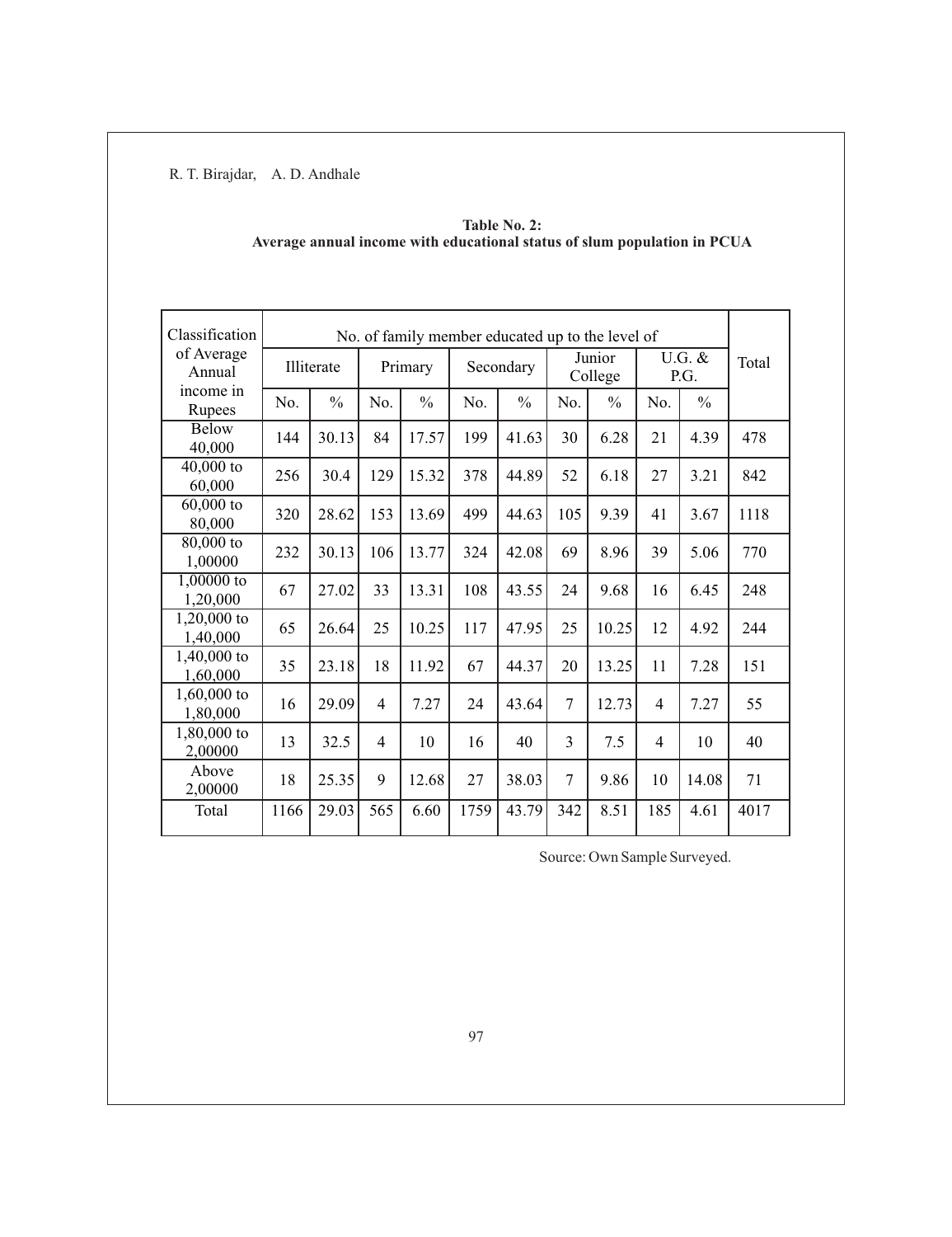R. T. Birajdar, A. D. Andhale



Figure No. 3: Average annual income with educational status of slum population in PCUA

# **7. Conclusion:**

Economic condition or status makes much effect on housing condition, living condition, life style, education, health and other all functions in slum area. The education, income, age structure and cast status all these elements are important for socio-economic assessment of slum population.

Average annual income of society plays important role in economic development and development of settlement in the area. The slum population in Pimpri Chinchwad slum area is in poor stage.

Out of the total sample slum families 26.22% families are in below Rs.50, 000 annual incomes. 56.03% families having income between Rs. 50,000 to Rs. 1, 00,000 and 17.75% families have income above Rs. 1, 00,000 annually. The half of the families in the slum earn their day to day living expenses, where as 26.22% slum families struggle to earn to fulfill their needs. Only 17.75% slum families were earning with better sources in various work places of Pimpri Chinchwad urban area. (Table no.4)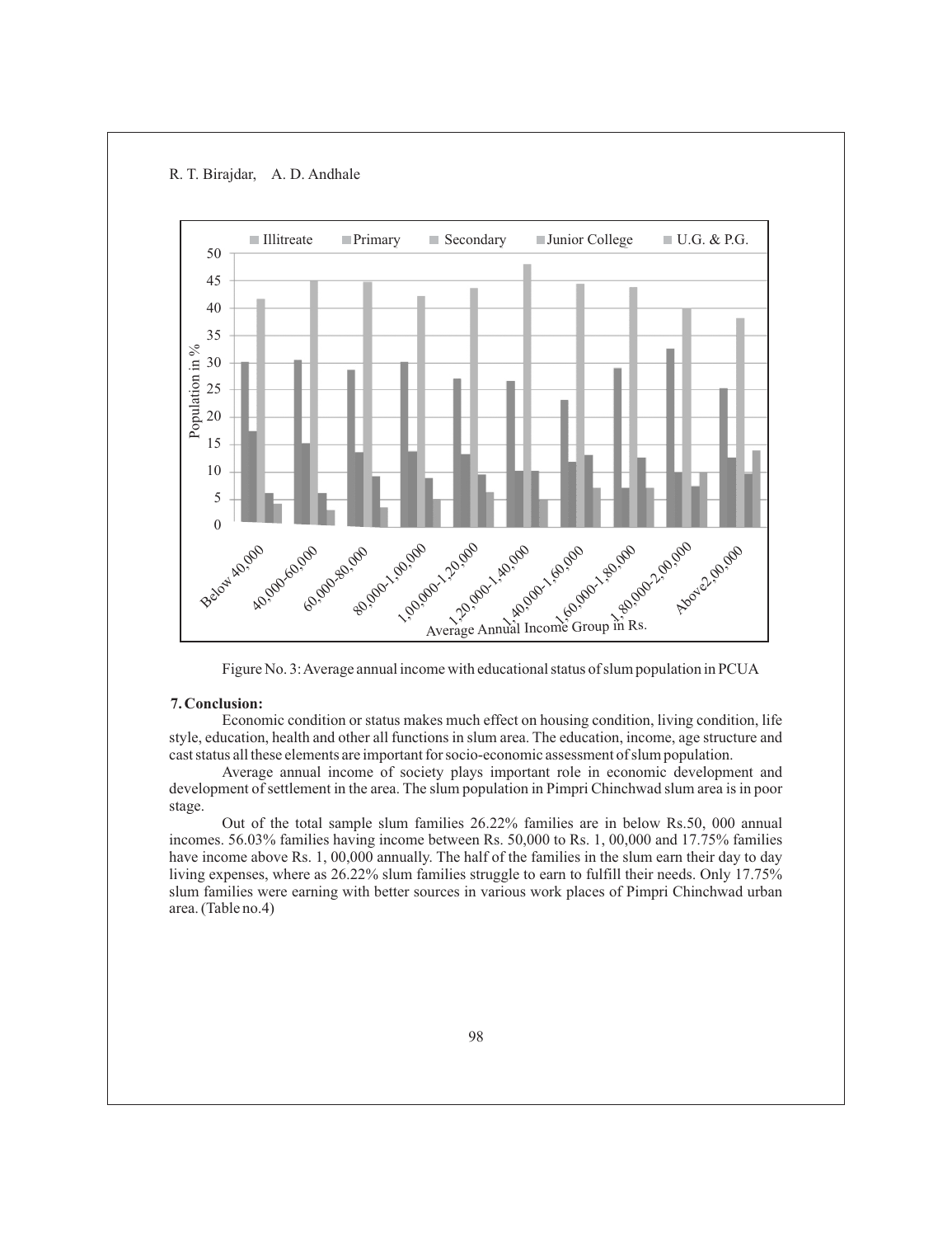| Sr.<br>No.     | Average annual<br>income in<br>Rupees | Families in % | <b>Concluding Remarks</b>                                                                                                                                                                                                                                                                                                                                                      |
|----------------|---------------------------------------|---------------|--------------------------------------------------------------------------------------------------------------------------------------------------------------------------------------------------------------------------------------------------------------------------------------------------------------------------------------------------------------------------------|
| 1              | Below Rs.<br>50000                    | 26.22         | These families in the slum were<br>$\bullet$<br>struggling to earn to fulfill their<br>needs.<br>Most of the families in this income<br>group perform the activities like,<br>wage labour, collected raw material,<br>painter, construction line and other<br>work.<br>Most of the workers in this annual<br>income group are illiterate and<br>unskilled type.                |
| $\overline{2}$ | Rs. 50000<br>to<br>100000             | 56.03         | These families in the slum earned<br>$\bullet$<br>their day to day living expenses.<br>Most of the families belonging to<br>this income group perform activities<br>like, rickshaw driver, industrial<br>worker and work in marketing.<br>Most of the workers in this group are<br>semi skilled type.<br>Most of the population in this group<br>is working on temporary base. |
| 3              | Above 100000                          | 17.75         | These families in the slum were<br>$\bullet$<br>earning with better sources in various<br>work place of PCUA.<br>Most of the people in this income<br>group are working in government<br>offices, municipal corporation office,<br>nearest administrative offices, and<br>few have their own self small<br>business.<br>Most of the workers in this group are<br>skilled type. |

# **Table No. 4: Average annual income of slum families in Pimpri Chinchwad urban area.**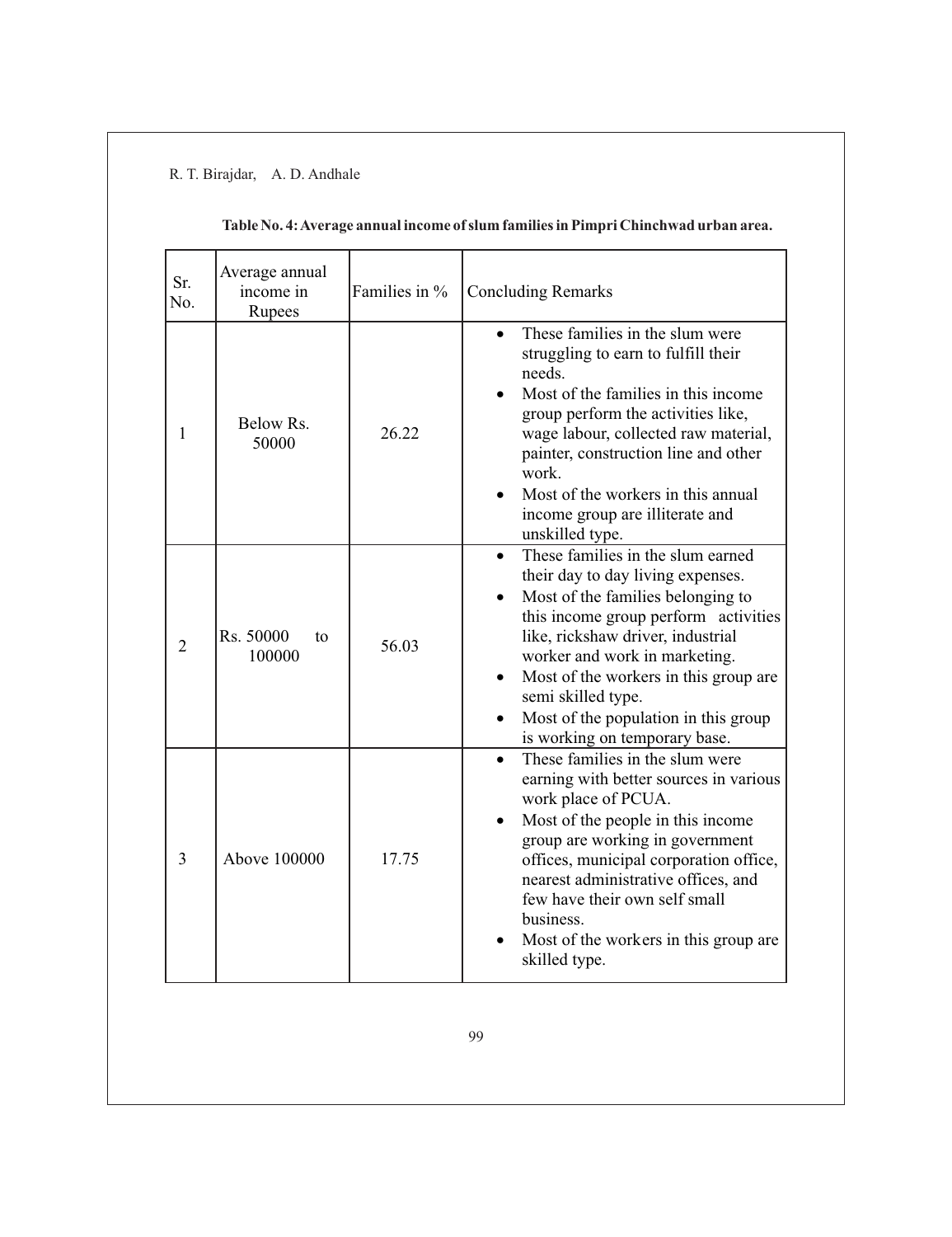| Sr.<br>N <sub>0</sub> . | Education<br>level | Population<br>in $\%$ | <b>Concluding Remarks</b>                                                                                                                                                                                                           |
|-------------------------|--------------------|-----------------------|-------------------------------------------------------------------------------------------------------------------------------------------------------------------------------------------------------------------------------------|
| 1                       | Illiterate         | 29.03                 | Most of the families were poorer<br>$\bullet$<br>household and had parents with lower<br>level education.<br>The burden of school fees and cost.<br>These populations in the slum were<br>earning their day to day living expenses. |
| $\overline{2}$          | Primary<br>school  | 14.07                 | The majority of population has got<br>$\bullet$<br>education from $1st$ to $10th$ level.                                                                                                                                            |
| 3                       | High<br>school     | 43.79                 | It is because the free education is<br>$th$ class<br>provided in slum area up to 10<br>only.                                                                                                                                        |
| $\overline{4}$          | Junior<br>college  | 8.5                   | Most of the populations are working as<br>$\bullet$<br>professional type work.                                                                                                                                                      |
| 5                       | Under<br>graduate  | 3.51                  | These people are educated due to this are<br>getting better education.<br>These populations got the very well<br>$\bullet$<br>education because of average annual<br>income is better than other population in<br>slum.             |
| 6                       | Higher<br>educated | 1.1                   | These populations in the slum were<br>$\bullet$<br>earning with better sources in various<br>work in places of Pimpri Chinchwad<br>urban area.                                                                                      |

Source: Own Sample Surveyed.

The majority of population in all slums has got the education 1st std to 10th std level it is because this primary and secondary level education is available in near the settlement of slum which is not much expensive and affordable to the slum dwellers. The major slum family has its Average annual income of about Rs. 40000to Rs. 80000. Little population of slum has got the higher education it is included the more than Rs.200000 annual income. The low income of slum dweller will not support the child to go to the higher education. (Table no.5)

Table No. 5: Average annual income with educational status of slum population in PCUA. Source: Own Sample Surveyed.